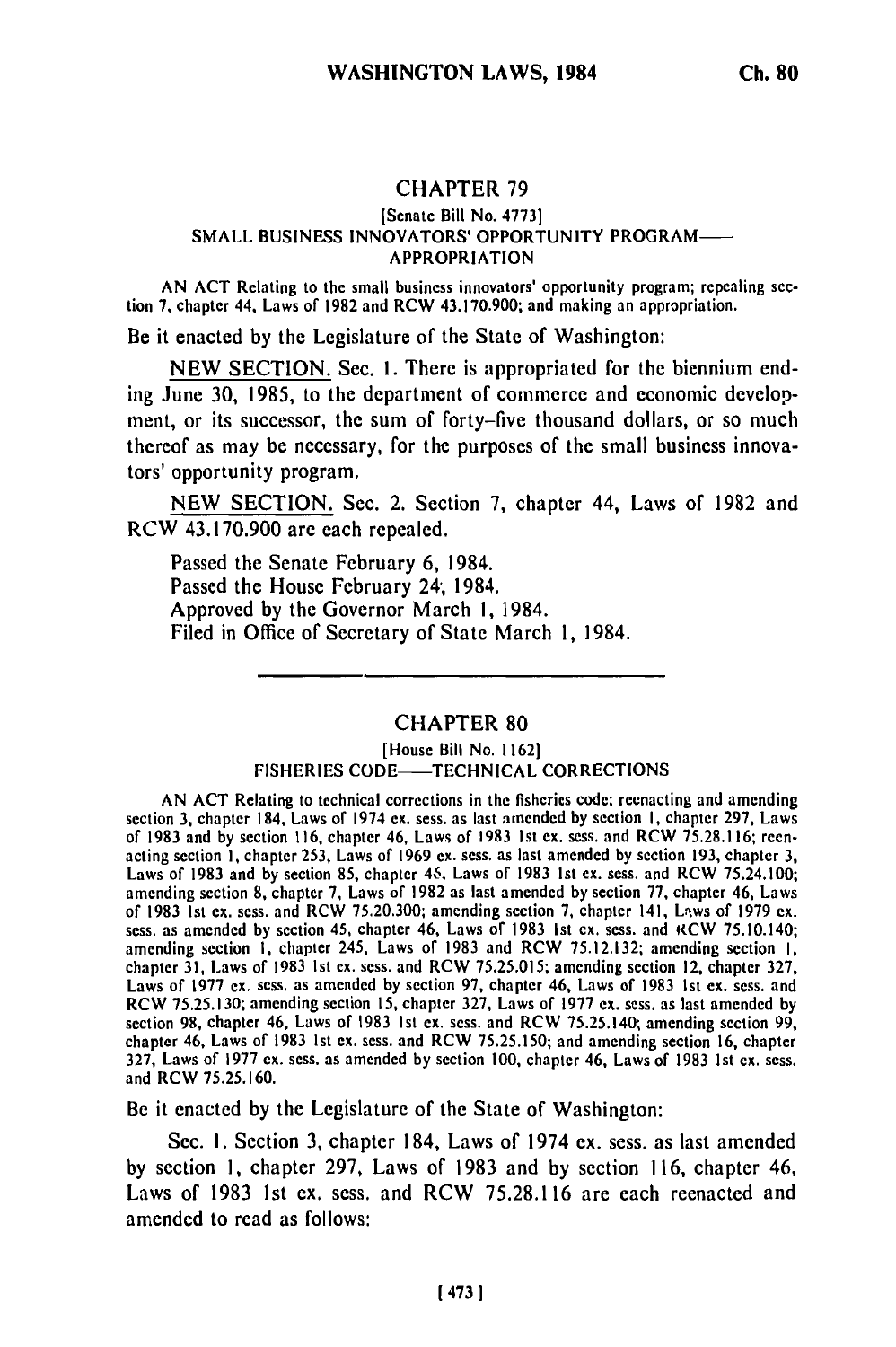The owner of a commercial salmon fishing vessel which is not qualified for a license or permit under RCW 75.30.120 is required to obtain a salmon single delivery permit in order to make one landing of salmon taken in offshore waters. The director shall not issue a salmon single delivery permit unless, as determined by the director, a bona fide emergency exists. The permit fee is one hundred dollars for residents and nonresidents.

Sec. 2. Section **1,** chapter 253, Laws of 1969 ex. sess. as last amended by section 193, chapter 3, Laws of 1983 and by section **85,** chapter 46, Laws of 1983 ist ex. sess. and RCW 75.24.100 are each reenacted to read as follows:

(i) The director may issue licenses, with the approval of the commissioner of public lands, for the commercial harvesting of geoduck clams from specific tracts of beds of navigable waters for which harvest rights have been granted by the department of natural resources. The director shall not authorize commercial harvesting on bottoms which are shallower than eighteen feet below mean lower low water (0.0. ft.), or which lie in an area bounded by the line of ordinary high tide (mean high tide) and a line two hundred yards seaward from and parallel to the line of ordinary high tide. If the director determines that the number of units of gear is sufficient to harvest the known available crop and that additional units of gear might prove damaging to the resource or its habitat, the director may suspend the issuance of additional licenses until the director determines there is need for additional units of gear to achieve a sustained harvest.

(2) Commercial geoduck harvesting shall be done with a hand-held, manually operated water jet or suction device guided and controlled from under water by a diver. Periodically, the director shall determine the effect of each type or unit of gear upon the geoduck population or the substrate they inhabit. The director may require modification of the gear or stop its use if it is being operated **iii** a wasteful or destructive manner or if its operation may cause permanent damage to the bottom or adjacent shellfish populations.

(3) A person, including the person's agents or representatives, who holds a license under subsection (1) of this section shall comply with all applicable commercial diving safety regulations adopted by the federal occupational safety and health administration established under the federal occupational safety and health act of 1970 as such law exists on May 8, 1979 (84 Stat. 1590 et seq.; 29 U.S.C. Sec. 651 et seq.). A violation of these regulations is a violation of this subsection. For the purposes of this section, persons who dive for geoducks are "employees" as defined by the federal occupational safety and health act. A violation of this subsection is grounds for suspension or revocation of the license following a hearing as provided for in chapter 34.04 RCW. A license shall not be suspended or revoked if the violation has been corrected within ten days of receipt of written notice of the violation. If there is a substantial probability that a violation of the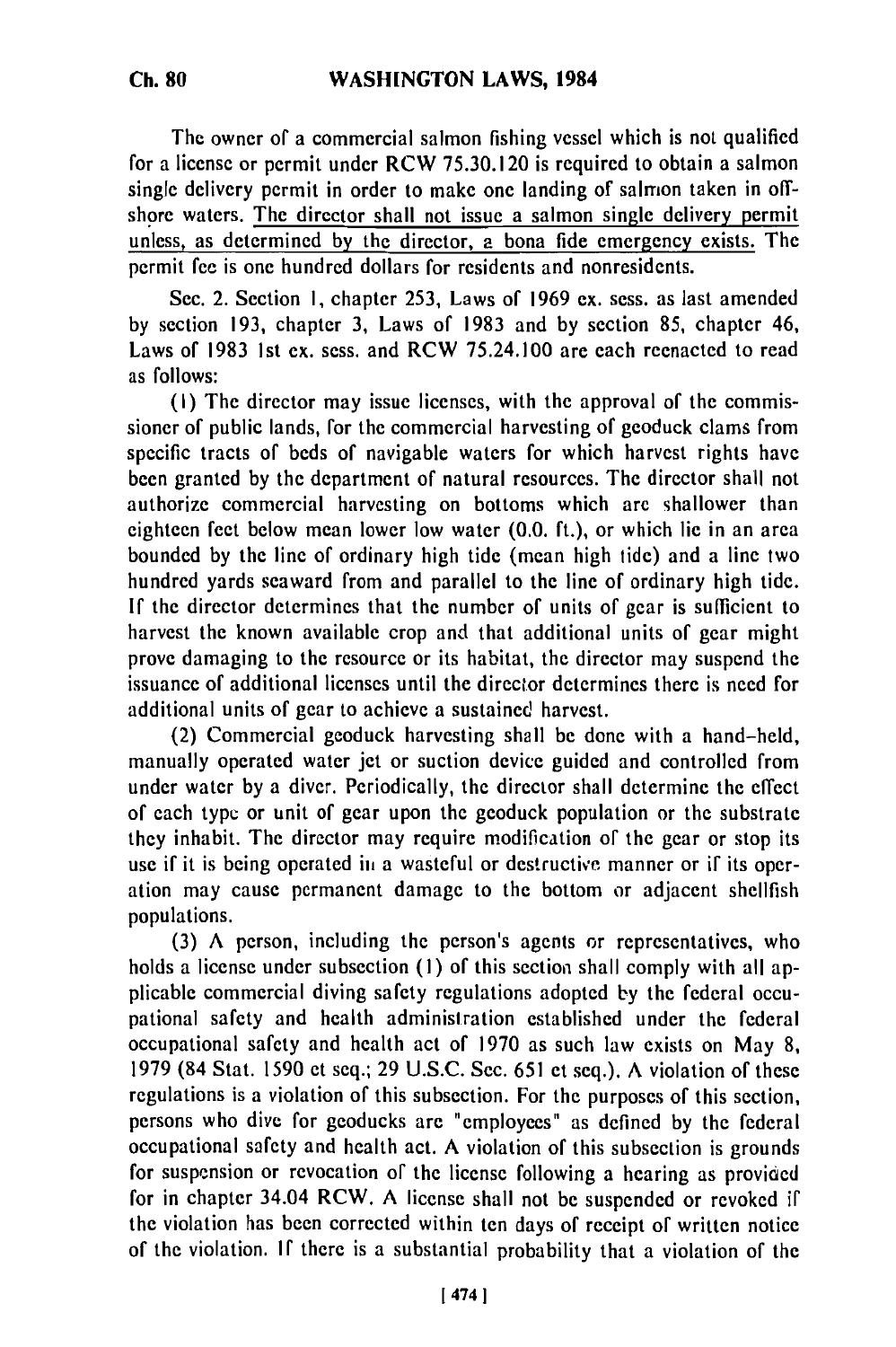commercial diving standards could result in death or serious physical harm to a person engaged in harvesting geoduck clams, the department shall suspend the license immediately until the violation has been corrected. If the licensee is the holder of a tract license and contracts with another person for the harvesting of geoducks, the license shall not be suspended or canceled if the licensee terminates its business relationship with such entity until compliance with this subsection is secured.

Sec. 3. Section 8, chapter 7, Laws of 1982 as last amended by section 77, chapter 46, Laws of 1983 ist ex. sess. and RCW 75.20.300 are each amended to read as follows:

(I) The legislature intends to expedite flood-control and dredging operations in those rivers affected by the May 1980 eruption of Mt. St. Helens, while continuing to protect the fish resources of these rivers.

(2) The director of fisheries and director of game shall process hydraulic project applications submitted under RCW 75.20.100 within fifteen working days of receipt of the application. This requirement is only applicable to flood control and dredging projects located in the Toutle river, in the Cowlitz river from River Mile 22 to the confluence with the Columbia, and the volcano-affected tributaries of the Cowlitz and Toutle river and volcano-affected areas of the Columbia river.

(3) For the purposes of this section, the emergency provisions of RCW 75.20.100 $((2))$  may be initiated by the county legislative authority if the project is necessary to protect human life or property from flood hazards, including:

(a) Flood fight measures necessary to provide protection during a flood event; or

(b) Measures necessary to reduce or eliminate a potential flood threat when other alternative measures are not available or cannot be completed prior to the expected flood threat season; or

(c) Measures which must be initiated and completed within an immediate period of time and for which processing of the request through normal methods would cause a delay to the project and such delay would significantly increase the potential for damages from a flood event.

This section expires on June 30, 1988.

Sec. 4. Section 7, chapter 141, Laws of 1979 ex. sess. as amended by section 45, chapter 46, Laws of 1983 1st ex. sess. and RCW 75.10.140 are each amended to read as follows:

(I) In addition to the penalties prescribed in RCW 75.10.110 and 75- .10.120, the director may revoke geoduck diver licenses or geoduck tract licenses held by a person if:

(a) Within a five-year period that person is convicted or has an unvacated bail forfeiture for two or more violations of this title or rules of the director relating to geoduck licensing or harvesting; or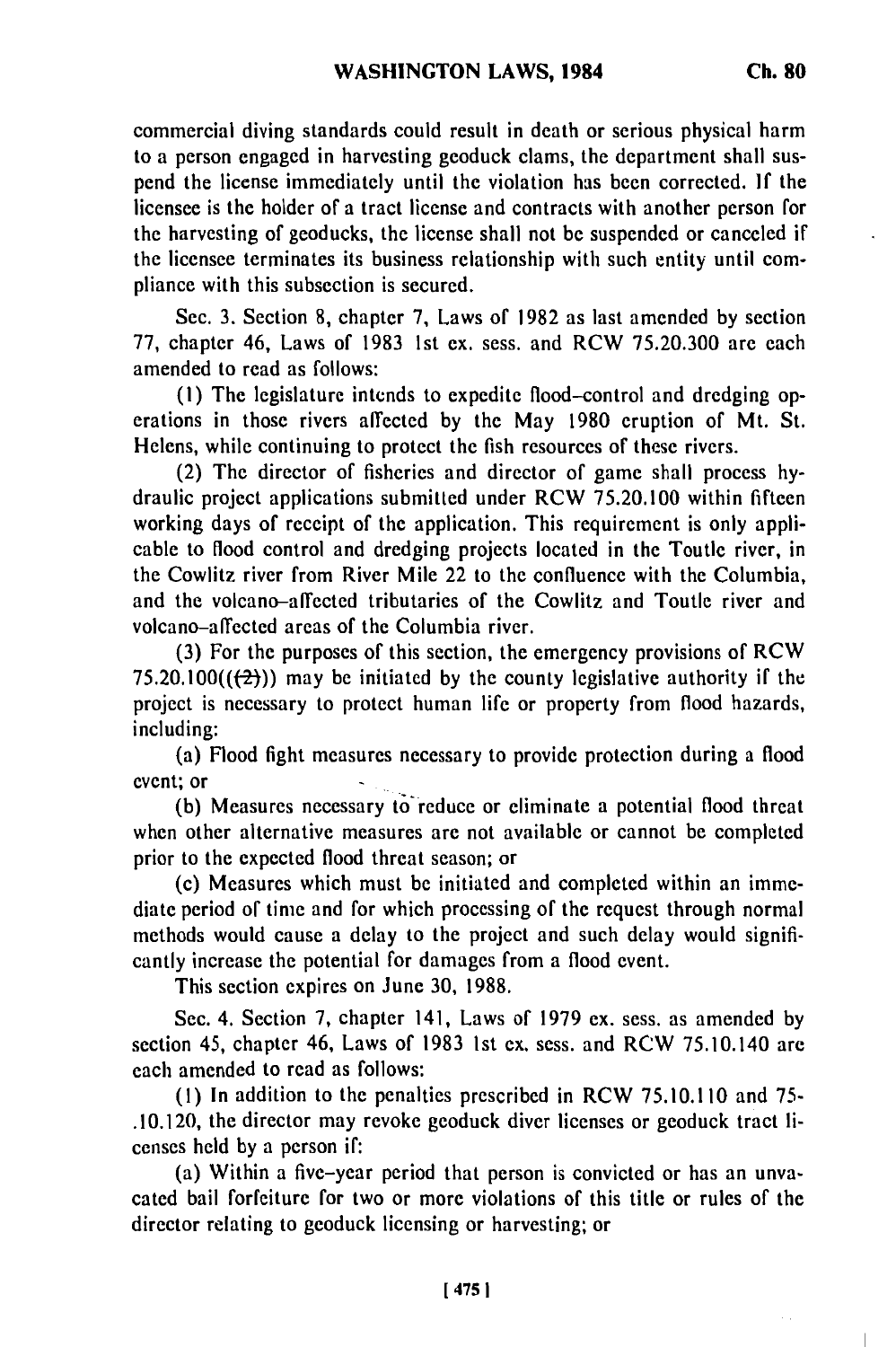**(b)** The department of natural resources suspended or canceled the lease or harvesting agreement under RCW **((?9.0i-.5-70)) 79.96.080.**

(2) When a geoduck tract licensee permits a person to harvest geoducks on that tract, each violation **by** that person of this title or rules of the director relating to geoduck licensing or harvesting resulting in: (a) Conviction or unvacated forfeiture of bail; or **(b)** suspension or ;ancellation of the lease or harvesting agreement **by** the department of natural resources under RCW **((79.01.570)) 79.96.080;** shall **be** imputed to the tract licensee for the purpose of computing the number of violations **by** the tract licensee under subsection **(1)** of this section.

**(3)** Except as provided in subsection (4) of this section, the director shall not issue a geoduck diver license or geoduck tract license to a person who has had a license revoked. This prohibition is effective for one year after the revocation.

(4) Appeals of revocations under this section may be taken under the judicial review provisions of chapter 34.04 RCW. **If** the license revocation is determined to be invalid, the director shall reissue the license to that person.

Sec. **5.** Section **1,** chapter 245, Laws of **1983** and RCW **75.12.132** are each amended to read as follows:

**(1)** It is unlawful to fish for or take salmon commercially with a net within the waters of the tributaries and sloughs described in subsection (2) of this section which flow into or are connected with the Columbia river.

(2) The director shall adopt rules defining geographical boundaries of the following Columbia river tributaries and sloughs:

(a) Washougal river;

**(b)** Camas slough;

(c) Lewis river;

**(d)** Kalama river;

**(e)** Cowlitz river;

**(f)** Elokomin river;

**(g)** Elokomin sloughs;

(h) Skamokawa sloughs;

(i) Grays river;

(j) Deep river;

(k) Grays bay.

(3) The director may authoiize commercial net fishing for salmon in the tributaries and sloughs from September 1 to November  $30((\div PR\Theta -$ **VIDED,** That)) **if** the time, areas and level of effort are regulated in order to maximize the recreational fishing opportunity while minimizing excess returns of fish to hatcheries. The director shall not authorize commercial net fishing if a significant catch of steelhead would occur.

Sec. **6.** Section **1,** chapter **31,** Laws of **1983 1st** ex. sess. and RCW **75- .25.015** are each amended to read as follows: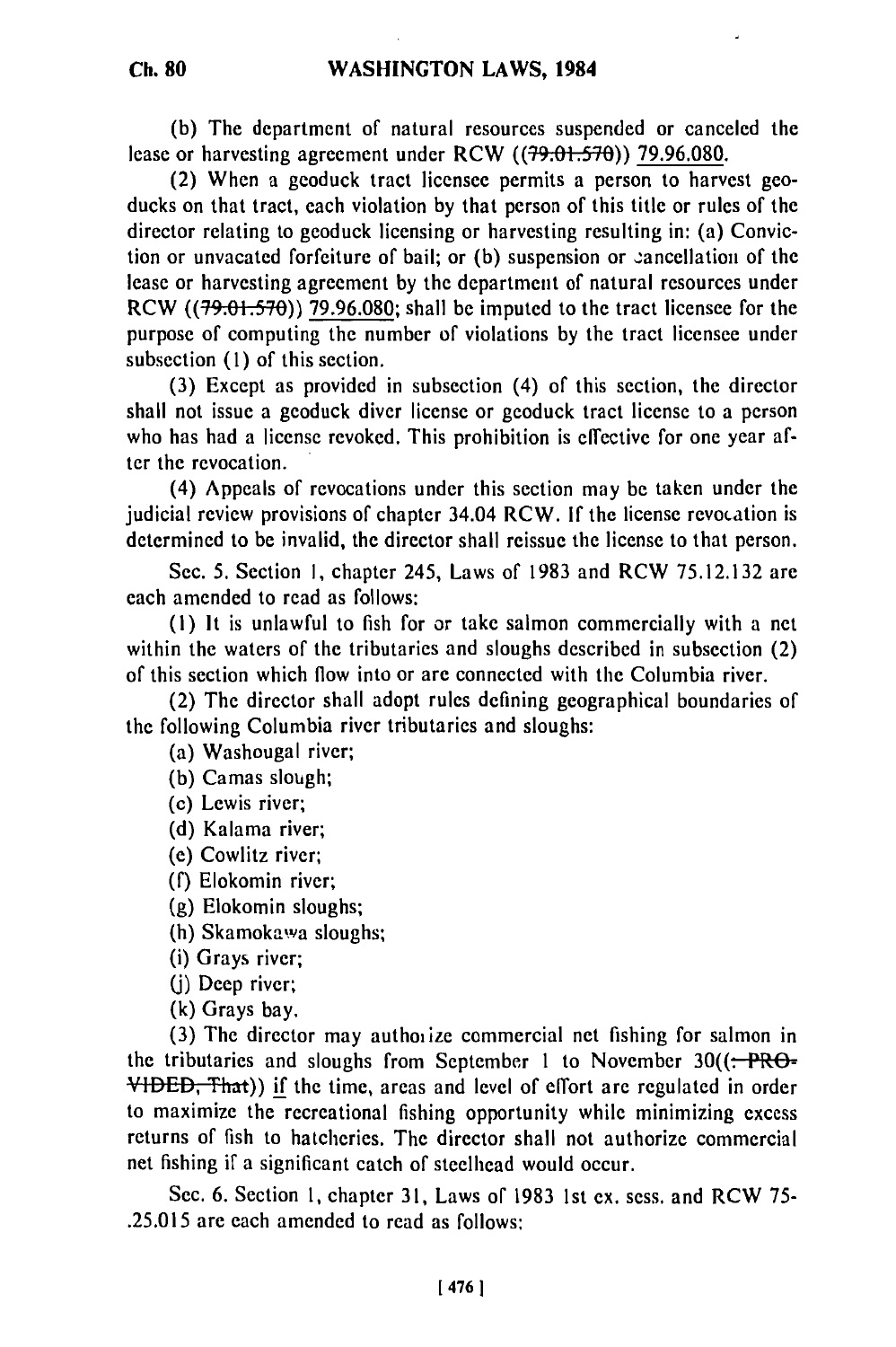(1) A Hood Canal shrimp license is required to take or possess shrimp taken for personal use from that portion of Hood Canal lying south of the Hood Canal floating bridge.

(2) The annual fees for Hood Canal shrimp licenses are:

(a) For a resident license, five dollars, except that a person seventy years of age or older may pay a one-time fee of five dollars;

(b) For a nonresident license, fifteen dollars.

((f3) Hood Canal shrimp licenses shall be issued only under authority of the director. The director may authorize license dealers to issue the licenses and collect the license fees. In addition to the license fee, license dealers may charge a dealer's fee of fifty cents. The dealer's fee may be retained by the license dealer.

(4) The director shall adopt rules for the issuance of Hood Canal shrimp-licenses and for the collection, payment, and handling of license fees and dealer's fees.

(5) Notwithstanding RCW 75.04.090, for the purposes of this section; "resident" means a person who for at least ninety days immediately preceding application for a license has maintained a permanent place of abode within this state and has established by formal evidence an intent to continue-residence within this state. All other persons are nonresidents.

(6) Hood Canal shrimp licenses are not transferable.

(7) Upon request of a fisheries patrol officer or ex officio fisheries patrol officer, a person taking or possessing shrimp for personal use in that portion of Hood Canal south of the Hood Canal floating bridge shall exhibit the required license and write his or her signature for comparison with the signature on the license. Failure to comply with the request is prima facie evidence that the person does not have a license or is not the person nanred on the license:

 $(8)$  A person who violates a provision of this section or who knowingly falsifies information required for the issuance of a Hood Canal shrimp license is guilty of a misdemeanor and is subject to the penalties provided in chapter 9A.20-RCW.))

Sec. 7. Section 12, chapter 327, Laws of 1977 ex. sess. as amended by section 97, chapter 46, Laws of 1983 1st ex. sess. and RCW 75.25.130 are each amended to read as follows:

Salmon angling licenses, Hood Canal shrimp licenses, and razor clam licenses shall be issued only under authority of the director. The director may authorize license dealers to issue the licenses and collect the license fees. In addition to the license fee, license dealers may charge a dealer's fee of twenty-five cents for salmon angling licenses and fifty cents for Hood Canal shrimp licenses and razor clam licenses. The dealer's fee may be retained by the license dealer.